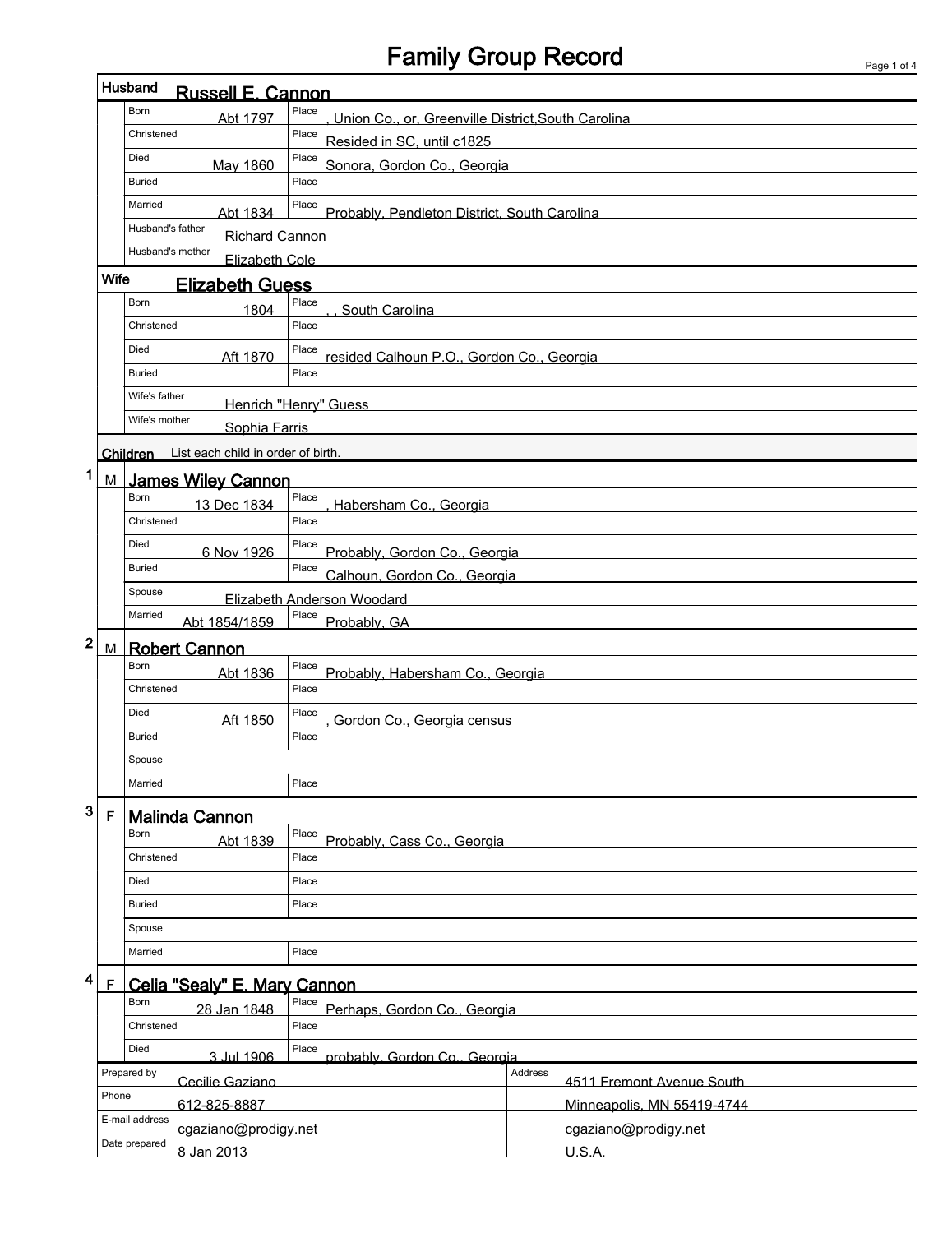## Family Group Record

| Husband<br><b>Russell E. Cannon</b>                                            |                                                                                                                                                                                                                                                                                                                                                                                                                                                                                                                                                                |                                                                                                                                                                                                                                                                                                                                                                   |  |  |  |  |  |
|--------------------------------------------------------------------------------|----------------------------------------------------------------------------------------------------------------------------------------------------------------------------------------------------------------------------------------------------------------------------------------------------------------------------------------------------------------------------------------------------------------------------------------------------------------------------------------------------------------------------------------------------------------|-------------------------------------------------------------------------------------------------------------------------------------------------------------------------------------------------------------------------------------------------------------------------------------------------------------------------------------------------------------------|--|--|--|--|--|
|                                                                                |                                                                                                                                                                                                                                                                                                                                                                                                                                                                                                                                                                | <b>Wife</b><br><b>Elizabeth Guess</b>                                                                                                                                                                                                                                                                                                                             |  |  |  |  |  |
|                                                                                | List each child in order of birth.<br><b>Children</b>                                                                                                                                                                                                                                                                                                                                                                                                                                                                                                          |                                                                                                                                                                                                                                                                                                                                                                   |  |  |  |  |  |
| 4                                                                              | $\mathsf F$                                                                                                                                                                                                                                                                                                                                                                                                                                                                                                                                                    | Celia "Sealy" E. Mary Cannon                                                                                                                                                                                                                                                                                                                                      |  |  |  |  |  |
|                                                                                |                                                                                                                                                                                                                                                                                                                                                                                                                                                                                                                                                                | <b>Buried</b><br>Place<br>Calhoun, Gordon Co., Georgia                                                                                                                                                                                                                                                                                                            |  |  |  |  |  |
|                                                                                |                                                                                                                                                                                                                                                                                                                                                                                                                                                                                                                                                                | Spouse<br>William R. Roe                                                                                                                                                                                                                                                                                                                                          |  |  |  |  |  |
|                                                                                |                                                                                                                                                                                                                                                                                                                                                                                                                                                                                                                                                                | Place<br>Married<br>Probably, GA<br>1867                                                                                                                                                                                                                                                                                                                          |  |  |  |  |  |
|                                                                                | <b>Notes</b><br>HUSBAND - Russell E. Cannon<br>DNA Analysis shows that descendants of Russell E. Cannon, son of Richard Cannon, match closely with a<br>descendant of Simcock Cannon, increasing confidence that Richard was a son of Simcock or related to him closely<br>another way.<br>Information from Lo Moss Moore in Hurst, Texas, now deceased. She obtained it from Arthur Cannon in Florida, now<br>deceased also. I have extensive correspondence with them in my files -- Cecilie Gaziano, 4511 Fremont Ave. S.,<br>Minneapolis, Minnesota 55419. |                                                                                                                                                                                                                                                                                                                                                                   |  |  |  |  |  |
| 1992.                                                                          |                                                                                                                                                                                                                                                                                                                                                                                                                                                                                                                                                                | Also information from David C. Ballard, who is not a Cannon descendant, but who managed affairs for his elderly<br>relative, Cleo Cannon Hughes, who was a granddaughter of John Milton Cannon. Cleo was 100 years old in January                                                                                                                                 |  |  |  |  |  |
|                                                                                |                                                                                                                                                                                                                                                                                                                                                                                                                                                                                                                                                                | Mary Turney (marymt@gower.net) also researches this line.                                                                                                                                                                                                                                                                                                         |  |  |  |  |  |
|                                                                                |                                                                                                                                                                                                                                                                                                                                                                                                                                                                                                                                                                | Also see the webhpage of Darrell Clakley, Clakley@aol.com, at WorldConnect on www.rootsweb.com, last updated 1<br>Jan 2003; accessed 2 Jan 2008.                                                                                                                                                                                                                  |  |  |  |  |  |
|                                                                                |                                                                                                                                                                                                                                                                                                                                                                                                                                                                                                                                                                | Because Russell E. Cannon's household with a wife born about 1794/1804 and a male born 1810/1820 appeared in<br>the 1820 census (and could not have been Russell Cannon who married Jane Campbell, a much older man), Russell<br>E. married before 1820, perhaps about 1818 if the child was a son. It is unclear whether or not Russell had 1, 2, or 3<br>wives. |  |  |  |  |  |
| For Russell E. Cannon's marriage data I am using undocumented information from |                                                                                                                                                                                                                                                                                                                                                                                                                                                                                                                                                                | Ashley Cagle, on www.familysearch.com <http: www.familysearch.com="">, posted two wives for Russell E. Cannon:</http:>                                                                                                                                                                                                                                            |  |  |  |  |  |
|                                                                                |                                                                                                                                                                                                                                                                                                                                                                                                                                                                                                                                                                | Elizabeth Powell in 1822                                                                                                                                                                                                                                                                                                                                          |  |  |  |  |  |
|                                                                                |                                                                                                                                                                                                                                                                                                                                                                                                                                                                                                                                                                | Elizabeth Guess in 1834                                                                                                                                                                                                                                                                                                                                           |  |  |  |  |  |
|                                                                                |                                                                                                                                                                                                                                                                                                                                                                                                                                                                                                                                                                | I wrote to her to ask for sources of her information but received no reply. Her address was 1908 SW 41st Street<br>Lawton, Oklahoma 73505.                                                                                                                                                                                                                        |  |  |  |  |  |
|                                                                                |                                                                                                                                                                                                                                                                                                                                                                                                                                                                                                                                                                | 1800 Census, Greenville District, SC: Richard CANNON household, p. 250/275 (male born 1790-1800).                                                                                                                                                                                                                                                                 |  |  |  |  |  |
|                                                                                |                                                                                                                                                                                                                                                                                                                                                                                                                                                                                                                                                                | 1810 Census, Pendleton District, SC: Richard CANNON household, p. 146A (male born 1784-1794).                                                                                                                                                                                                                                                                     |  |  |  |  |  |
|                                                                                |                                                                                                                                                                                                                                                                                                                                                                                                                                                                                                                                                                | 1820 Census, Pendleton District, SC: Russel CANNON, p. 212: 1001; 001                                                                                                                                                                                                                                                                                             |  |  |  |  |  |
|                                                                                |                                                                                                                                                                                                                                                                                                                                                                                                                                                                                                                                                                | 1830 Greenville Co., Russell sold land on 12 Mile River, wit: AmM.Duke. Information in notes of Dewell Lott. See<br>fuller information below.*                                                                                                                                                                                                                    |  |  |  |  |  |
|                                                                                |                                                                                                                                                                                                                                                                                                                                                                                                                                                                                                                                                                | 1830 Census, Habersham Co., Georgia: Rusel Canon, p. 53 111011; 21001                                                                                                                                                                                                                                                                                             |  |  |  |  |  |
|                                                                                |                                                                                                                                                                                                                                                                                                                                                                                                                                                                                                                                                                | 1832 gold lottery in Habersham Co., Russell applied for land                                                                                                                                                                                                                                                                                                      |  |  |  |  |  |
|                                                                                |                                                                                                                                                                                                                                                                                                                                                                                                                                                                                                                                                                |                                                                                                                                                                                                                                                                                                                                                                   |  |  |  |  |  |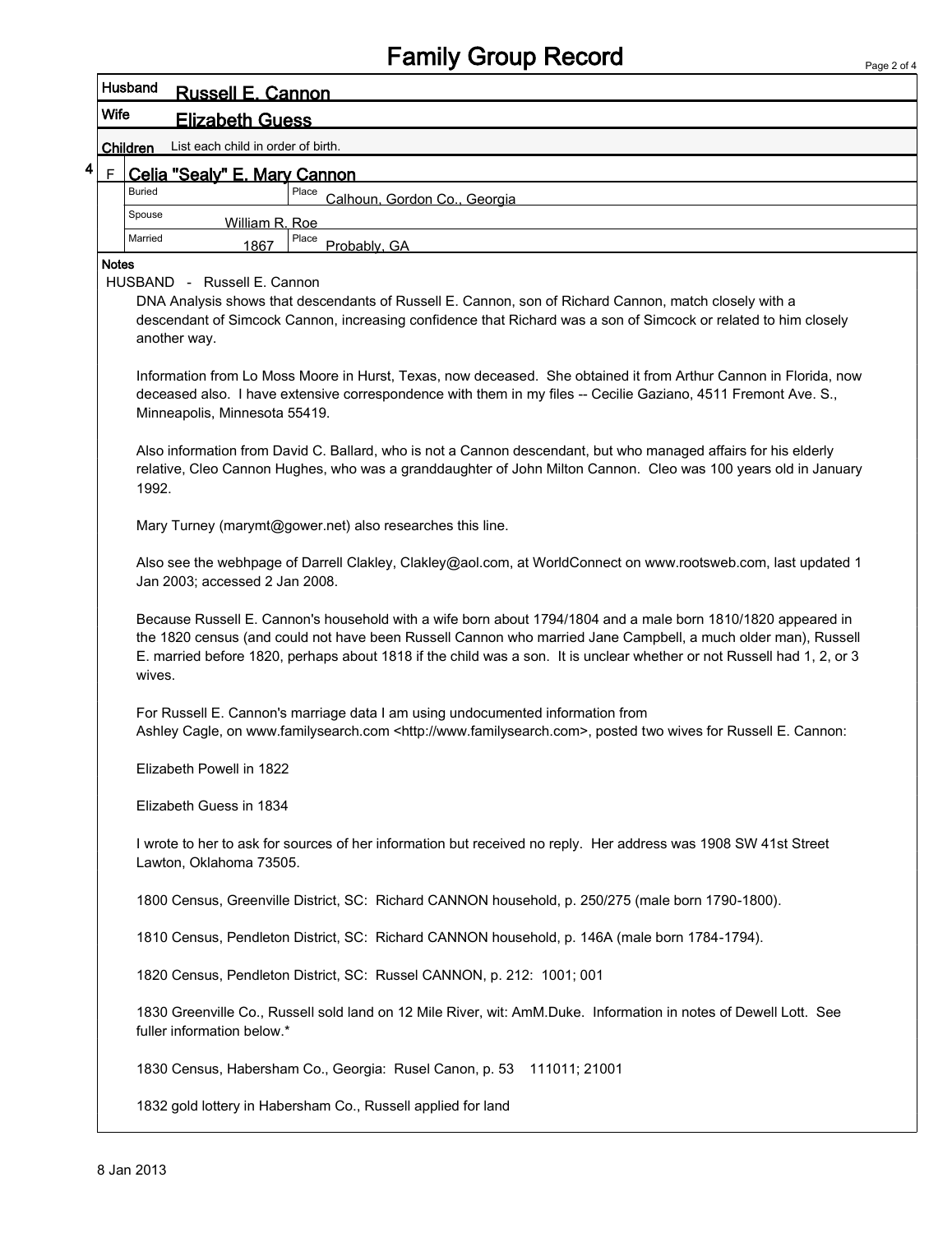| Husband      | <b>Russell E. Cannon</b>                                                                                                                                                                                                                |  |  |  |  |
|--------------|-----------------------------------------------------------------------------------------------------------------------------------------------------------------------------------------------------------------------------------------|--|--|--|--|
| Wife         | <b>Elizabeth Guess</b>                                                                                                                                                                                                                  |  |  |  |  |
| <b>Notes</b> |                                                                                                                                                                                                                                         |  |  |  |  |
|              | HUSBAND - Russell E. Cannon<br>(Continued)                                                                                                                                                                                              |  |  |  |  |
|              | 1840 Census, Cass Co., Georgia: Russel Cannon, p. 80, District 973. 111101; 121101                                                                                                                                                      |  |  |  |  |
|              | 1850 census of Division 12, Gordon Co., Georgia, p. 29, enumerated Nov. 29, 259/261:                                                                                                                                                    |  |  |  |  |
|              | Russel Canon 53 M S C                                                                                                                                                                                                                   |  |  |  |  |
|              | Elizabeth "<br>43 F SC<br>Malinda<br>11 F Geo<br>Ч.                                                                                                                                                                                     |  |  |  |  |
|              | Celia E. M. "<br>2 F Geo                                                                                                                                                                                                                |  |  |  |  |
|              |                                                                                                                                                                                                                                         |  |  |  |  |
|              | 1860 Mortality Schedule of Sonora, Gordon Co., Georgia, line 4, p. 1 of 1:                                                                                                                                                              |  |  |  |  |
|              | Russell Cannon 65 M Married<br>born in So. Carolina Died in May of Palsy, ill for 5 weeks<br>Farmer                                                                                                                                     |  |  |  |  |
|              | His widow, Elizabeth Guess, is in the 1860 Census.                                                                                                                                                                                      |  |  |  |  |
|              |                                                                                                                                                                                                                                         |  |  |  |  |
|              | 16 Oct 1830 Greenville Co., SC, Russell Cannon sold to Richard Poe(sp?) 130 acres of land for \$100 on the                                                                                                                              |  |  |  |  |
|              | branches of Twelve Mile River, beginning at a Chestnut tree thence a conditional line made by Christopher & Henry<br>Whitmire to a post and thence to the wagon road, then alone said road to the original line then to a post oak tree |  |  |  |  |
|              | thence to a hickory tree thence along said original line so far as to fill the condition made by said Whitmire thence to                                                                                                                |  |  |  |  |
|              | beginning chestnut corner. Wit: Abraham Duke. (another version of notes said A. M. Duke.)                                                                                                                                               |  |  |  |  |
|              | - Elizabeth Guess                                                                                                                                                                                                                       |  |  |  |  |
| <b>WIFE</b>  | Researchers are divided on what Elizabeth's last name was. One group gives it as Guess.                                                                                                                                                 |  |  |  |  |
|              |                                                                                                                                                                                                                                         |  |  |  |  |
|              | nformation from the webpage on RootsWeb's WorldConnect Project of Steve Miller, misser21@ocsonline.com, last                                                                                                                            |  |  |  |  |
|              | updated 14 Jun 2002. Also at this site: Richard Medders, richardmedders@hotmail.com, last updated 27 Feb 2008.                                                                                                                          |  |  |  |  |
|              | Others who give her name as Powell include: David C. Ballard, who is not a Cannon descendant, but who managed                                                                                                                           |  |  |  |  |
|              | affairs for his elderly relative, Cleo Cannon Hughes, who was a granddaughter of John Milton Cannon. Cleo was 100                                                                                                                       |  |  |  |  |
|              | years old in January 1992. Mary Turney (marymt@gower.net) also researches this line. Also see the webhpage of                                                                                                                           |  |  |  |  |
|              | Darrell Clakley, Clakley@aol.com, at WorldConnect on www.rootsweb.com, last updated 1 Jan 2003; accessed 2 Jan<br>2008.                                                                                                                 |  |  |  |  |
|              |                                                                                                                                                                                                                                         |  |  |  |  |
|              |                                                                                                                                                                                                                                         |  |  |  |  |
|              | 1850 census of Division 12, Gordon Co., Georgia, p. 29, enumerated Nov. 29, 259/261:<br>Russel Canon 53 M S C                                                                                                                           |  |  |  |  |
|              | Elizabeth "<br>43 F SC                                                                                                                                                                                                                  |  |  |  |  |
|              | Malinda<br>л,<br>11 F<br>Geo                                                                                                                                                                                                            |  |  |  |  |
|              | Celia E. M. "<br>2 F Geo                                                                                                                                                                                                                |  |  |  |  |
|              | 1860 Census of Sonora, Gordon Co., Georgia, p. 8, 420/403, enumerated 19 June:                                                                                                                                                          |  |  |  |  |
|              | 55 F Domestic<br>100 So. Carolina<br>Elizabeth Cannon                                                                                                                                                                                   |  |  |  |  |
|              | "<br>Wiley<br>25 M Farm Laborer<br>Georgia                                                                                                                                                                                              |  |  |  |  |
|              | Celia E.<br>12F<br>Georgia                                                                                                                                                                                                              |  |  |  |  |
|              |                                                                                                                                                                                                                                         |  |  |  |  |
|              | [Next door at 421/404 were George M. and Nancy E. Powell, son-in-law and daughter]<br>[At 422/405 were John W.& Ellen M. Cannon, son and daughter-in-law]                                                                               |  |  |  |  |
|              | [At 424/407 were Cyrus & Huldah Powell, son-in-law and daughter]                                                                                                                                                                        |  |  |  |  |
|              |                                                                                                                                                                                                                                         |  |  |  |  |
|              | 1870 Census of Calhoun P.O., Gordon Co., Georgia, p. 29? 59? (stamped 203), enumerated 13 July, 420/400:<br>Rev. William R. 32 M W Work on farm --- 100 Georgia<br>Roe,                                                                 |  |  |  |  |
|              | Celia<br>30 F W Keeping house<br>Georgia                                                                                                                                                                                                |  |  |  |  |
|              | "<br>2 F W<br>Fredonia E.<br>Georgia                                                                                                                                                                                                    |  |  |  |  |
|              | Cannon, Elizabeth<br>65 F W Domestic<br>Georgia                                                                                                                                                                                         |  |  |  |  |
|              |                                                                                                                                                                                                                                         |  |  |  |  |